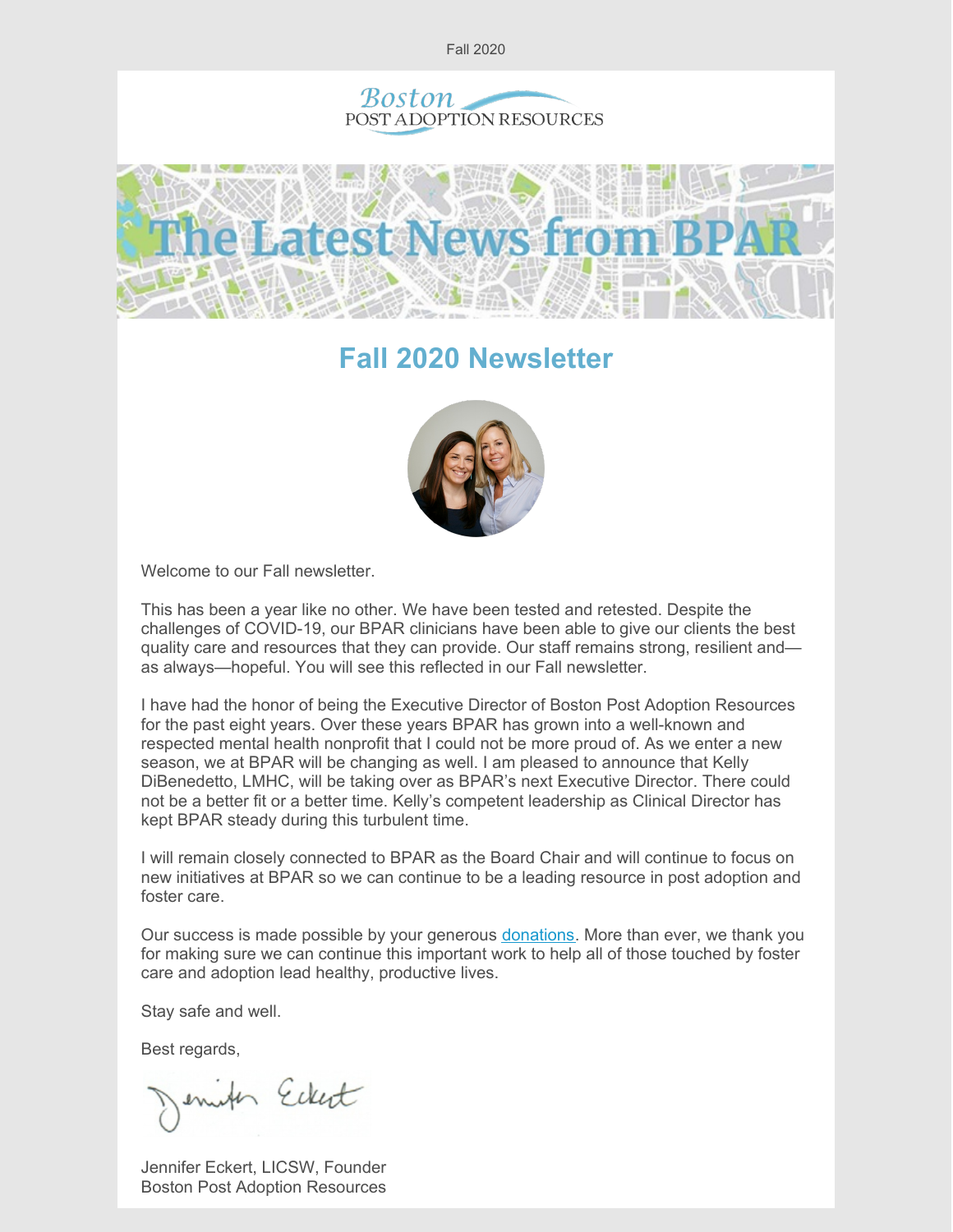## **Spotlight: Transracial Adoption Anti-Racism and Social Justice**

In June, BPAR shared with you our collective commitment to finding new and more powerful ways to address the unique challenges of transracial adoption. Graphic images and news of violence have been exacerbating past trauma and triggering emotions that weigh heavily on all ages of transracial adoptees and their families. The need for mental health services has never been more evident.

In addition to adding more individual and family therapy sessions to our schedule, we offer the following resources to facilitate honest conversations in the pursuit of anti-racism, social justice, and a healthy racial identity.

#### **GROUP THERAPY**

The People of Color Group established last year, a new Parent Group for Transracial Adoption, and a new Older Teen (age 16 to 18) Support Group where anti-racism and social justice are common themes, have opened important dialogue under the guidance of our licensed clinicians.

**Learn [more>>](https://bpar.org/group-therapy/)**

#### **ONLINE RESOURCE CENTER**

We've compiled a comprehensive list of resources on anti-racism and social justice. These were vetted either through our therapeutic practice or through trusted sources. **Visit the [Resource](https://bpar.org/transracial-adoption-resources-on-anti-racism-social-justice/) Center>>**

#### **RESEARCH-BASED BLOGS**

Based on interviews, studies, and some of the best books on the subject, BPAR's blog series on transracial adoption balances professional expertise with honest feedback from adult adoptees who reflect on the support they wish they had received during their younger years as they tried to cope in society and understand their own identities. Read **Part [One>>](https://bpar.org/transracial-adoption-what-parents-need-to-know-part-one/)** and **Part [Two>>](https://bpar.org/transracial-adoption-obstacles/)**

#### **EXPRESSIVE FORUMS FOR STORYTELLING**

Continuing our practice of inviting guest writers to share valuable perspectives, we posted a number of blogs authored by adult transracial adoptees and parents who adopted transracially, with many more yet to come. In addition, our Voices Unheard creative writing workshop, now in its second year, serves transracial adoptees among the mix of attendees. Storytelling is both educational for the reader and therapeutic for the writer. **View [Blogs>>](https://bpar.org/transracial-adoption-resources-on-anti-racism-social-justice/)**

#### **PROFESSIONAL TRAINING ON TRANSRACIAL ADOPTION**

After reading our blogs on the topic, the Massachusetts Adoption Resource Exchange (M.A.R.E.) invited two BPAR clinicians to discuss the challenges of transracial adoption and provide resources for an audience of social workers who oversee adoption placement and in-home foster care visits. The purpose of pre-adoptive training is to ensure better long-term post adoption outcomes.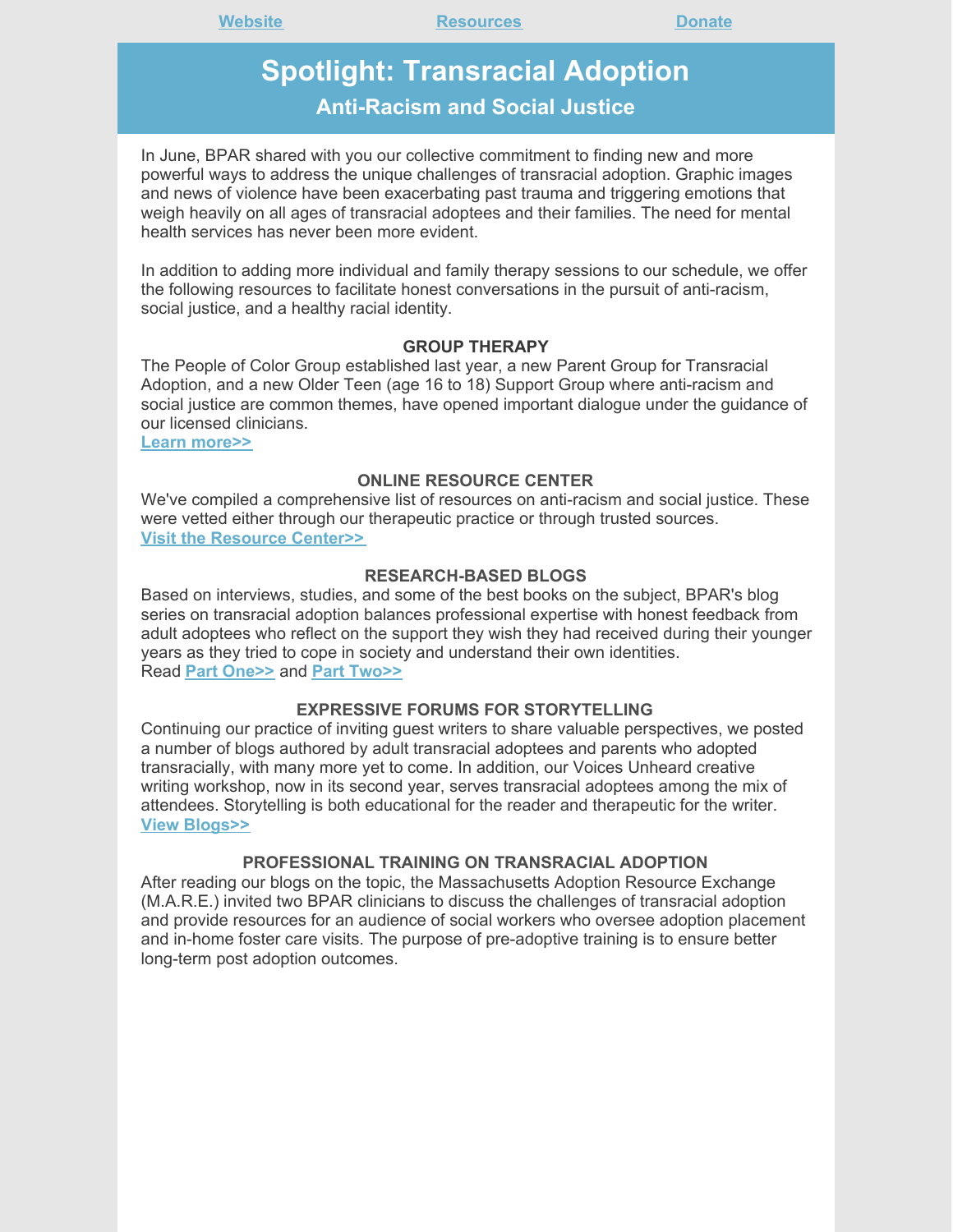

These steps are just a sampling of our ongoing commitment to promoting better listening, encouraging compassion, and finding healthy ways for all to navigate the transracial adoption challenges inherent to our society today.

Please look for future announcements as we create new resources.

# **Building Connections with New Support Groups**

In these isolated times, our clinician-run support groups provide therapeutic value as well as an essential form of human connection. Interest in support groups has grown immeasurably. We've created several new options to meet our client needs and requests.

### **PARENT GROUP FOR TRANSRACIAL ADOPTION**

This new group is dedicated to helping parents of transracial adoptees to support their child and strengthen their families.

### **OLDER TEEN GROUP**

With the addition of an older teen group, we offer group therapy for these adoptee cohorts: kids age 8-10; tweens age 11-12; young teens age 13-15; older teens age 16-18. The group for parents are segmented as follows: parents of kids age 8-10; parents of tweens age 11-12, and now parents of teens age 13-18.

### **BIRTH MOM GROUP**

A new group provides a safe therapeutic space in which birth/first mothers can seek peer support, empathy and increased understanding about separation trauma and healing throughout the lifespan.

### **HEALTHY ROMANTIC RELATIONSHIPS GROUP**

A new 6-month session of this group, starting November 1st, helps adult adoptees address the normal challenges of romantic relationships that arise from the adoption experience and learn skills to build strong, healthy relationships.

### **VOICES UNHEARD WRITING SUPPORT WORKSHOP**

A new 1.5-hour workshop for adult adoptees takes place on Saturday, November 14 from 1 - 2:30 p.m. The theme of this workshop is identity.

All groups are operating remotely at this time.

**All [groups>>](https://bpar.org/group-therapy/)**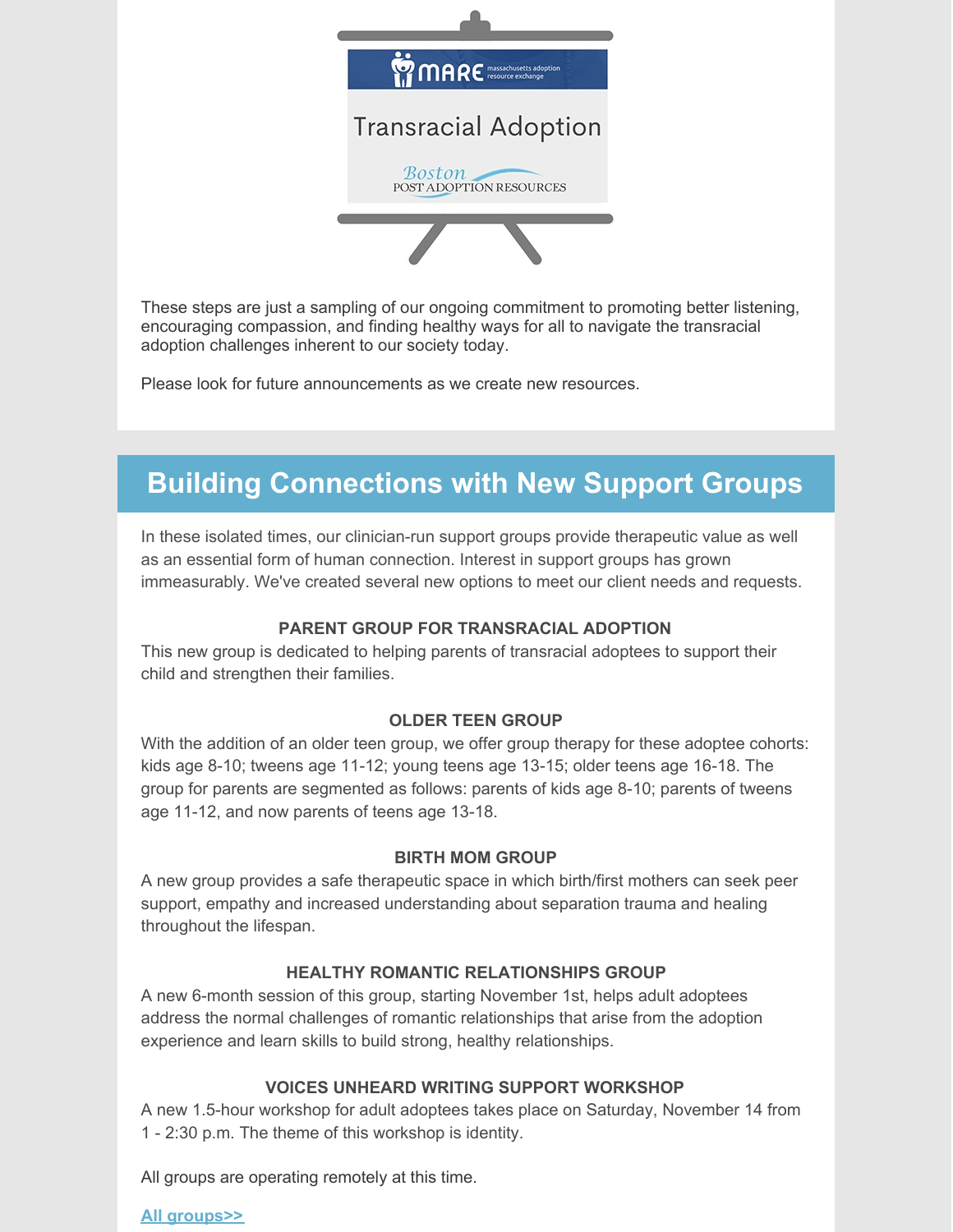# **Welcome to Our New BPAR Clinical Intern!**



BPAR's newest clinical intern, Brittany Purrington, joins us in her final year of Lesley University's master's program in Clinical Mental Health Counseling: Expressive Arts Therapy. Brittany brings with her an extensive family history of adoption from multiple perspectives and eight years of work with a variety of social service agencies. Based on her experience using the expressive arts to teach social and emotional skills, she says, "I believe expressive arts modalities can be incredibly transformative and also offer a sustainable practice for self-expression."

**[Brittany's](https://bpar.org/about-boston-post-adoption-resources/bpar-team/) Bio>**

### **Another Reason to Celebrate**

Look who was chosen to capture the joy and gratitude of receiving a grant! The Cummings Foundation placed BPAR front and center **on their [website](https://www.cummingsfoundation.org/grants/grant_recipients.htm)**, one of four nonprofits receiving this honor out of 130 grant winners.



## **Local Area Grant Programs**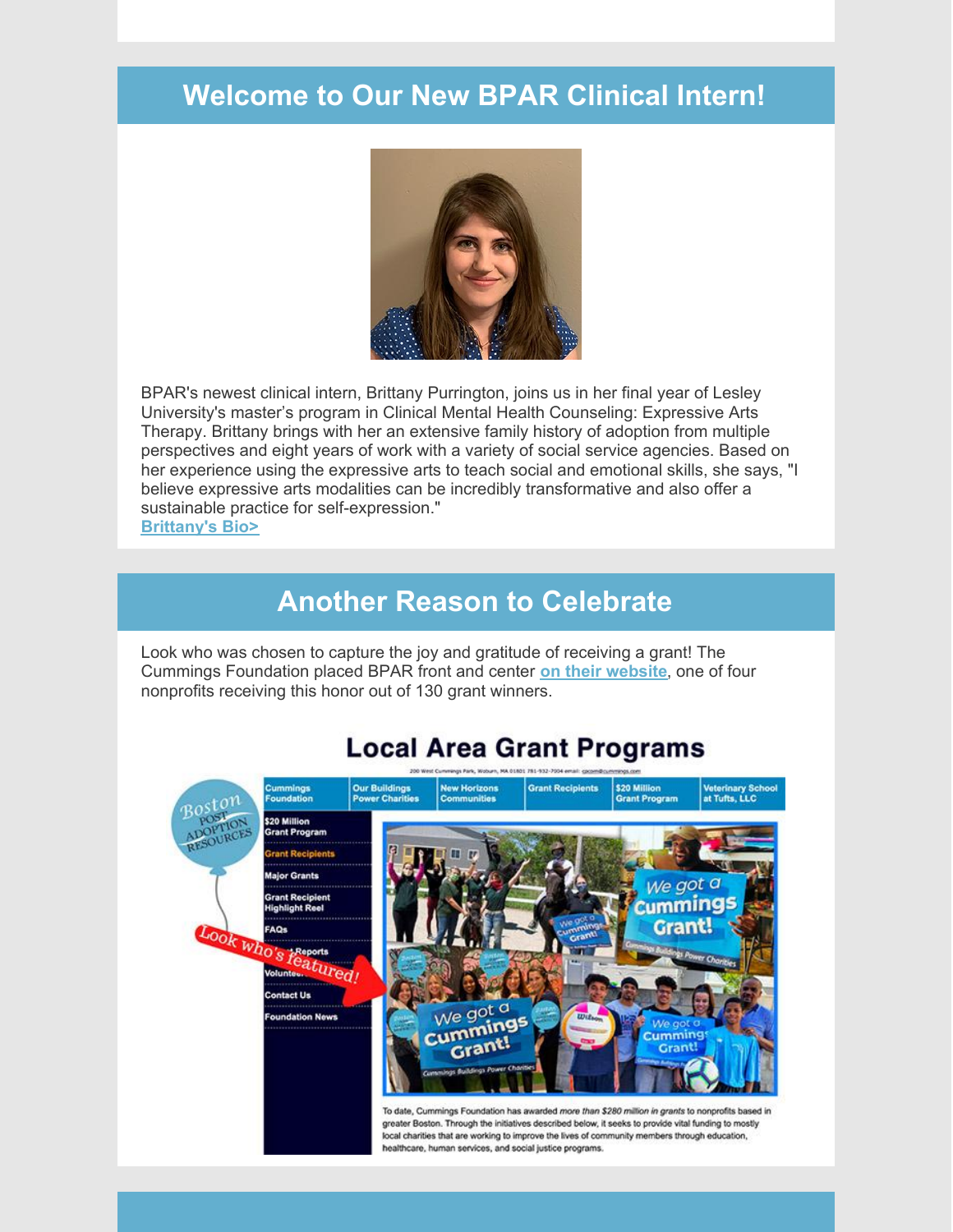## **Giving Our Book to New Parents**

With funding from our Cummings Foundation grant, BPAR is distributing gift certificates to new adoptive parents who can request a free copy of our book, *[Adoption](https://bpar.org/adoption-is-a-lifelong-journey-book/) Is a Lifelong Journey.* We are working with the Family & Probate Courts in Massachusetts to reach these families at the time of adoption. BPAR's book fills a niche to prepare parents for what's likely to come as their child develops. It builds empathy, provides resources, and strengthens families.



# **November Is National Adoption Month**

We are planning some fun and engaging surprises. Please look for our emails next month!



## **Resource Centers on BPAR.org**



Do you need resources or are you interested in learning more about post adoption? We encourage you to visit these resource centers we've created on our website.

**Post Adoption Resources for All in the Adoption [Constellation](https://bpar.org/post-adoption-resources-center/)**

**Post Adoption Resources for [Professionals](https://bpar.org/post-adoption-resources-for-professionals/)**

**COVID-19 [Resources](https://bpar.org/covid-19-resources/)**

**[Transracial](https://bpar.org/transracial-adoption-resources-on-anti-racism-social-justice/) Adoption Resources**